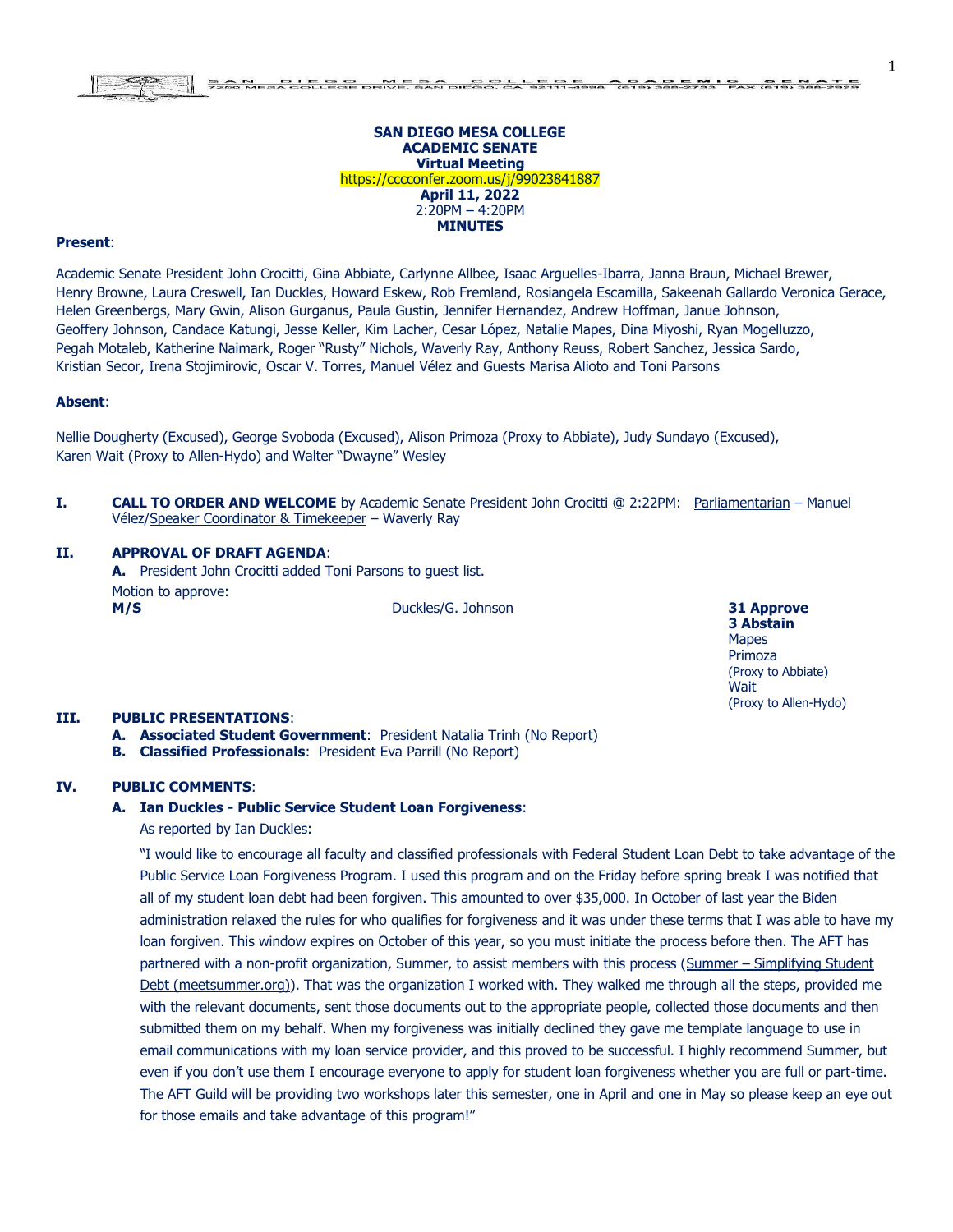# **V. APPROVAL OF DRAFT MINUTES**: March 21, 2022 Motion to approve: **M/S** Duckles/Gurganus **34 Approve**<br> **M/S** 34 **Approve**

## **VII. 5 Abstain** Arguelles Ibarra **Gerace Mapes** Primoza (Proxy to Abbiate) **Wait** (Proxy to Allen-Hydo)

## **VI. GUEST**:

## **A. Dina Miyoshi – Faculty Evaluation Questions – Please Send Your Feedback to Dina Miyoshi**:

- 1. Please review the possible changes to the Student Faculty Evaluation document and the Classroom Visits for Asynchronous Courses document.
- 2. The possible changes are addressing concerns regarding the current language.
- 3. Geoff Johnson asked what are the driving factor for the changes.
	- a. Dina Miyoshi said the original questions did not fit with online and asynchronous classes.
- 4. Ian Duckles asked if the updated Student Survey Evaluation will have open ended questions to Students.
	- a. Ian Duckles said the open ended questions are useful and they should stay.
- 5. Andrew Hoffman said the suggested changes to the questions seem to have changed the meaning of the questions. a. Andrew Hoffman said the changes may not fit face to face classes.
- 6. Dina Miyoshi asked the Senators to take their time in reviewing the original forms and the suggested changes.
- 7. Chair of Chairs Paula Gustin thanked Dina Miyoshi for working with the Department Chairs to update the documents.
	- a. The Department Chairs agree that the Faculty Evaluation Process for Asynchronous classes need to be fair.
	- b. We also need more Students to participate in the Online Evaluation Process.
	- c. Dina Miyoshi has worked hard to incorporate the Department Chairs' suggestions in the proposed changes.
	- d. Will there be a new policy to increase the rate of Student Evaluations completions to make sure that Student Evaluations are a meaningful part of the Faculty Evaluation process?
- 8. Dina Miyoshi asked Faculty to send their suggestions to her by the end of April.
- 9. Dina Miyoshi said we want Faculty to agree and the entire district will be able to review the draft changes.

#### **B. Toni Parsons – Credit for Prior Learning (CPL) Updates**:

- 1. Mesa College has allowed Students to earn credit for a course by passing a Faculty approved Credit by Exam for courses for decades.
	- a. Students had to pay for the units they earned in the past.
- 2. 43 courses are currently approved for Credit by Exam and the exams are discipline specific across the district.
- 3. Students now have more methods for earning credit.
- 4. Title 5 Changes allows CPL to be earned for military experience and portfolios.
- 5. The district Board of Trustees (BOT) has removed the fee requirement for credits earned via passing a credit by exam test.
- 6. We will create reassigned time for a Faculty Lead Position responsible for coordinating CPL.
- 7. Mesa College will start working with the Military Articulation Platform (MAP).
	- a. Army Sergeant 1<sup>st</sup> Class Joey Mora received 30 units credit from Norco Community College through MAP. Joey Mora is now pursuing a Baccalaureate Degree from California State University (CSU) San Bernardino.
	- b. MAP wants to work with our district to house their courses.
- 8. We will meet with interested Faculty.
- 9. The American Council on Education (ACE) worked with discipline Faculty and the Joint Military Services to review courses and recommend that Veterans receive credit for courses they completed and the jobs they held while serving in the military.
- 10. Faculty may be asked to review courses that are on the MAP.
- 11. CPL credits show a Pass/No Pass score.
	- a. No letter grades are assigned.
- 12. Our district will align our courses with CPL.
	- a. We will create assessments and rubrics across the district.
- 13. You can see what other community colleges have done.
- 14. CPL will be part of the course review process through CurricUNET.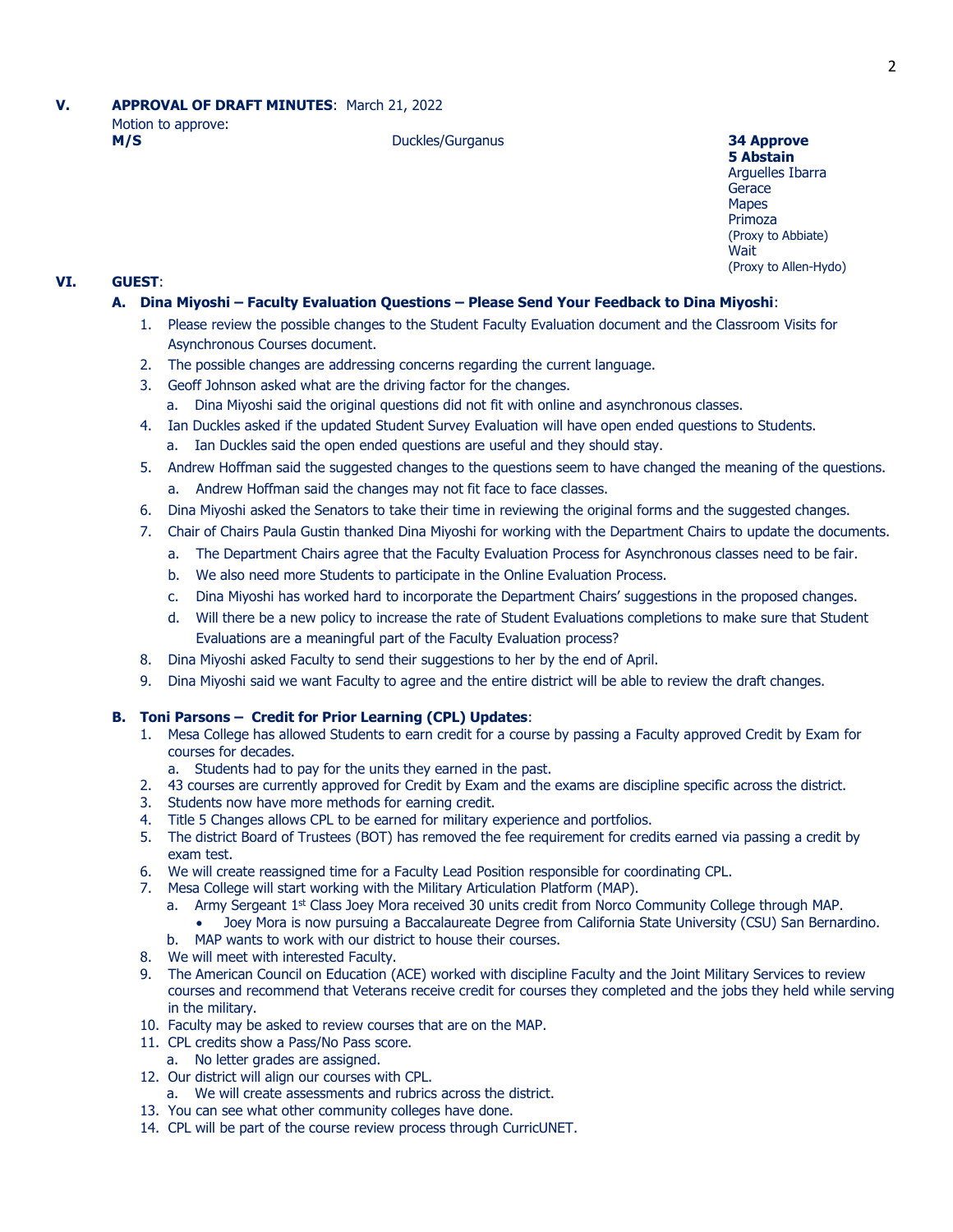## **VII: REPORTS**:

## **A. Committee Reports**:

- 1. Senate Executive Committees:
	- a. Academic Affairs Committee: Chair Oscar V. Torres
		- As reported by Oscar V. Torres:

"The Academic Affairs committee met on April 4<sup>th,</sup> at 4:15 pm. Items discussed included the establishment of a new sub-committee called the "Constitutional Review committee". Academic Affairs members thought it would be best to wait until the flex week of fall 2022 to look for interested faculty. The task of this committee would be to provide minor edits to our constitution that would not change the overall meaning or interpretation of text. Academic Affairs members also agreed to present our survey data results for an on-campus proctoring center to the Committee of Charis, Wednesday April 13, 2022. Meeting modality for Academic Affairs will continue virtually through the end of the spring 2022 semester. Elections for Senate Executive positions are coming soon, if you know someone who is interested, please have them email [otorres002@sdccd.edu](mailto:otorres002@sdccd.edu) "

- b. Professional Advancement Committee (PAC): Chair Janna Braun As reported by Janna Braun:
	- "The PAC reviewed sabbatical leave applications for the 2022-23 academic year and has awarded sabbatical leaves to the following Faculty members:
		- Mary Gwin (Philosophy)
		- \* Wendell Kling (Fine Art)
		- \* Ryan Mongelluzzo (Anthropology)
	- I encourage those who have not yet applied for a sabbatical and are eligible to do so to apply next year because it's an important part of being a professor.
	- The SDCCD PAC chairs met with AFT President Jim Mahler on March 24 to discuss the issue of faculty who attend conferences remotely/asynchronously. We agreed that beginning in fall 2022, the maximum number of hours allowed for any one particular conference may not exceed the total number of hours for which the conference was scheduled. In addition, faculty who request credit for conference attendance must include their conference registration with their PAC documents."
	- c. Committee of Chairs (COC): Chair of Chairs Paula Gustin As reported by Paula Gustin:
		- "Mesa College has the highest productivity rate in the district-13.1. Commend the Chairs on their hard work and commitment to students. 18,000 students
		- Late start classes have 84% fill rate with 170 sections.
		- Online course have an issue with fraudulent enrollments. Mesa College has the lowest fraud rate in the district (perhaps due to more F2F). The state will provide funding to curb fraudulent activities.
		- Planning for Fall 2022
		- Approach is "All Hands on Deck" with an emphasis on Interdisciplinary Data Driven Discussions
		- Chairs have been forming work groups
		- Enrollment Management & Strategic Instructional Management Work Group
			- Reports generated regarding enrollment trends: Overall college enrollment trend is that we have been decreasing since 2014 & this trend was exacerbated by the pandemic.
			- \* However, our departments have not been affected in exactly the same way.
			- \* Are there areas for growth as we emerge from pandemic?
			- What students are enrolling in 8 week courses and are they being successful?
			- These reports will be discussed over the next couple of Chairs meeting.
			- \* Working with feedback from counseling: STEM + Platinum V Work Group has been formed with
			- the goal of looking at enrollment trends to retain students
			- Discussions with Sister Colleges note: City College 80% in person
			- Many Chairs are working with the Curriculum Team & Articulation Officer; Make sure our courses will continue to transfer and articulate.
		- Chairs continue to work with Deans towards better technology for faculty offices-some process are improving in this endeavor/ Work with your Chairs to address
		- Chairs continue to work with Deans for improved classroom technology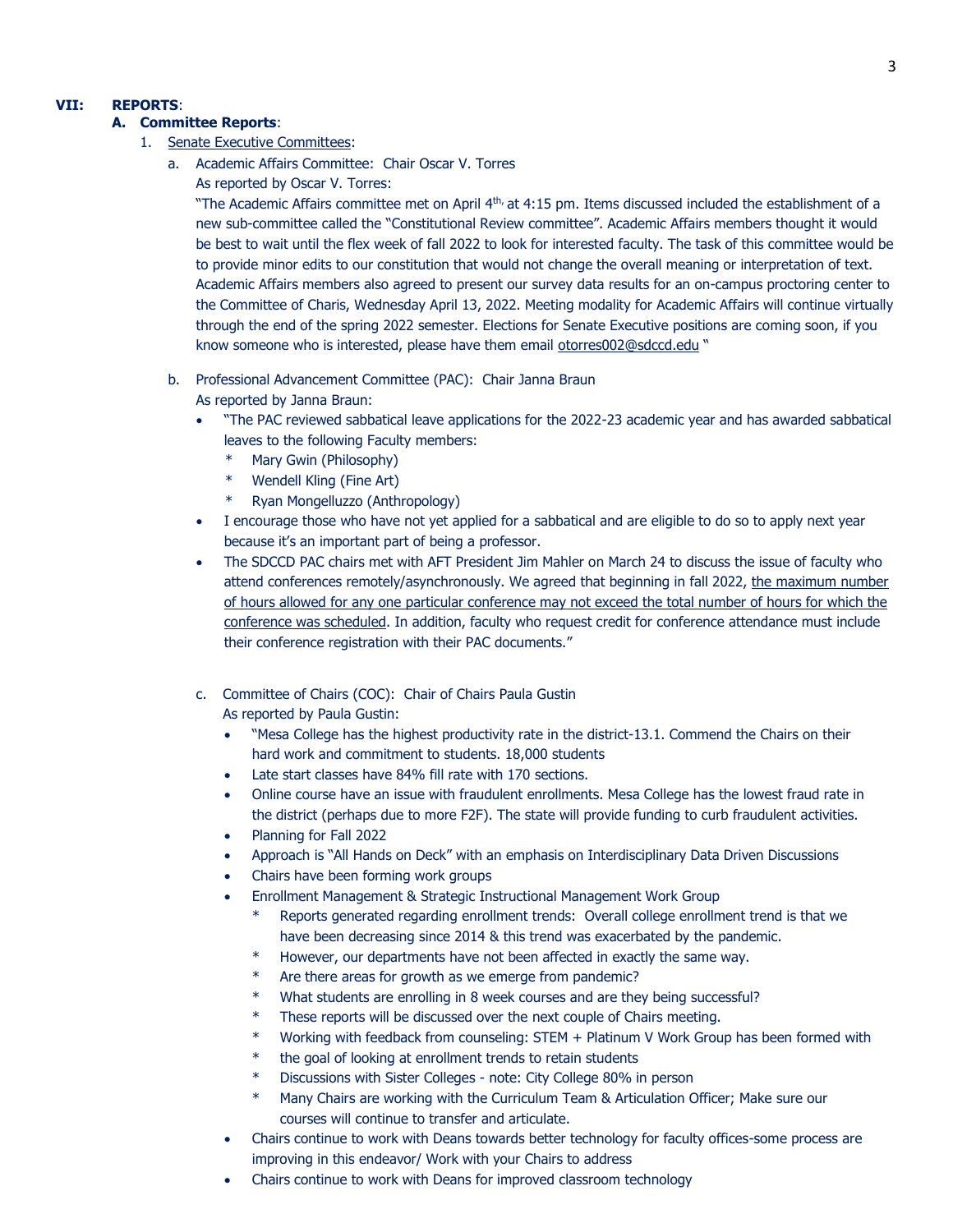- Recommendations for Evaluations:
	- Chairs have a commitment to fair and meaningful evaluations. We see this as a priority for the Mesa College. Chairs gave Dina Miyoshi suggestions:
	- Need for Improved Evaluations instrument for assessing asynchronous courses
	- \* The need for improved student participation in student evaluations-Need to have a healthy response rate from students to accurate evaluate faculty. This is a concern from Chairs
	- Need a policy regarding student evaluations response rate or else low response rate will make evaluations statistically invalid.
	- Currently, Chairs have discussed Best Practices for improved response rates."
- d. Curriculum Review Committee (CRC): Faculty Co-Chair Andrew Hoffman As reported by Andrew Hoffman:

"Despite some opposition from Mesa College, the district voted to approve a new catalogue deadline date. This date will now be in September instead of in December, meaning that effectively there will be only one meeting in the fall to get curriculum approved for the 2023-2024 catalogue. Curriculum not already underway will not likely make this deadline.

Also, in compliance with directives from the state chancellor's office, basic skills courses are being deactivated and removed as advisories. Right now, the focus is on removing the English basic skills courses (ENGL 47A, 48, and 49). Math will follow. It is unclear right now if courses with "side cars," such as ENGL 101X which has ENGL 101 and ENGL 31, will survive a future challenge in the proposed AB1705 legislation."

e. Program Review Committee (PRC): Acting Faculty Co-Chair Dina Miyoshi (No Report)

## 3. Other Committees:

- a. The Committee for Diversity Action, Inclusion & Equity (CDAIE): Veronica Gerace
	- Cultural Unity Week Events:
		- Please encourage your Students to attend the Cultural Unity events this week.
- b. Mesa Pathways Committee (MPC): Co-Coordinator Marisa Alioto (5 Minutes)

As reported by Marisa Alioto:

## "Academic and Career Pathways (ACP) Descriptions:

At the MPC Meeting on Wednesday, March 23rd, via a breakout activity, MPC members edited brief descriptions of our Academic and Career Pathways (ACPs) that were created by our Communications Office. These descriptions are intended to provide students with an introduction to the types of programs, degrees and certificates that fall under each of the eight ACPs. Communications will make the appropriate edits, and these descriptions will be circulated to department chairs and deans for feedback, as well as to students. We hope to have final versions of these ACPs published by the end of the semester.

## Student Success Teams Project Team (SST):

The SST project team is currently having discussions on the structure of the student success teams. Identification of core data metrics, which align with the Mesa 2030 Plan have been preliminarily identified and presented to MPC. The SST project team is hoping to increase connections and engagements with students as well as increase integration between instruction and student services. A pilot is slated for next year, and the project team is trying to gauge the interest among members of the campus community for participation in this pilot, and a Student Success Teams Interest Form/Survey has been created and will be sent to the campus community.

Please look for an email in your inbox from Mesa Pathways and fill out this brief survey.

#### Data Coaching Project Team:

The Data Coaching project team continues work on the development of a data coaching handbook.

### Technology Project Team:

The updating of course pages with program maps by the Communications Office continues, and discussions are ongoing regarding the process for reviewing and updating programs maps. Additionally, design work to develop unified visual representations and succinct descriptions of the Academic and Career Pathways (ACPs) on the Mesa College website are in the process of being developed (see above).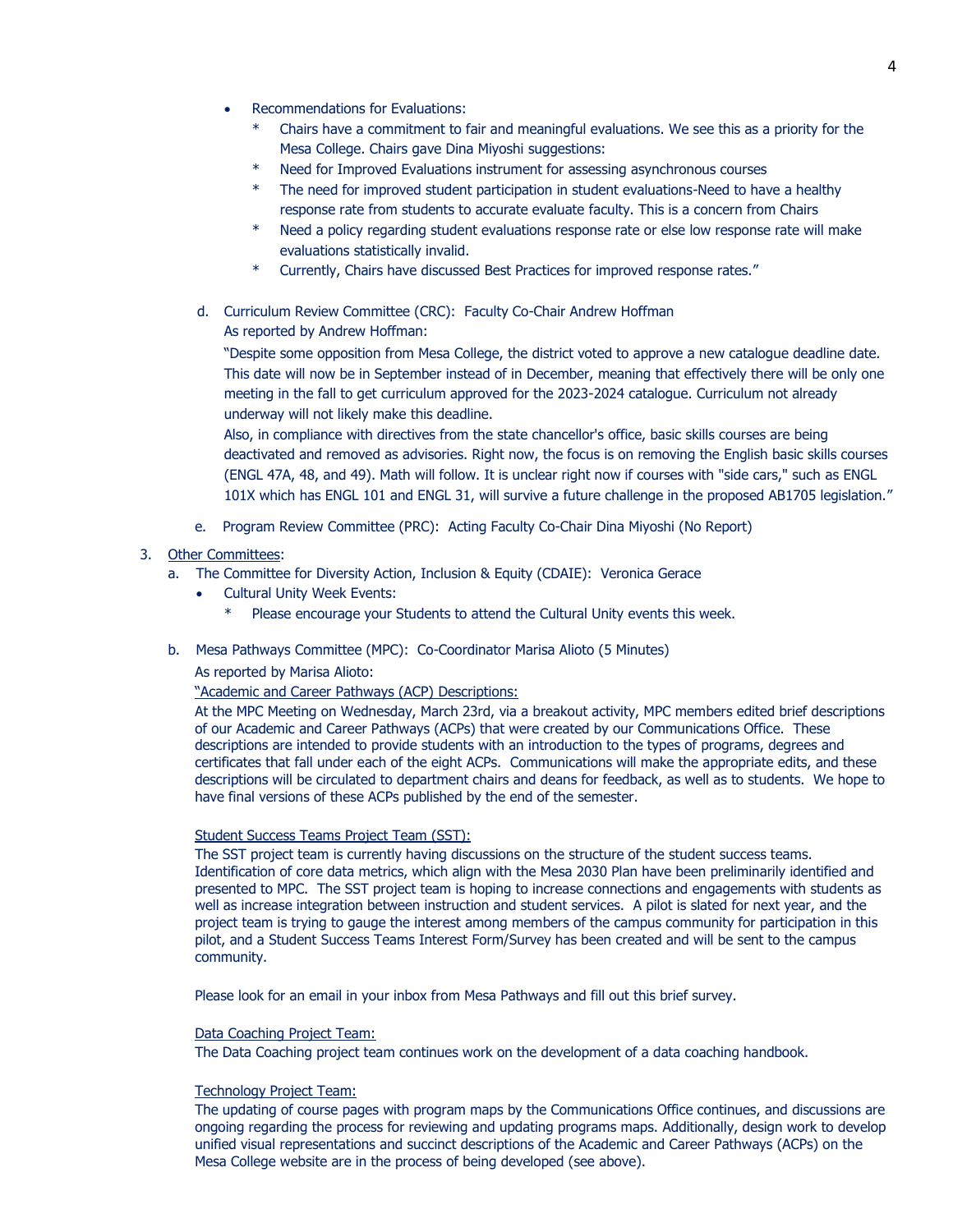#### Onboarding and Career Exploration (OCE) Workgroup:

The OCE Workgroup has transitioned to a project-based model focused on the following areas: Career Exploration in Outreach, Mesa View book, Mesa Journeys Development, Career Exploration in CRUISE/2<sup>nd</sup>/3rd year CRUISE Development, and Career Exploration Faculty Training (Regional RFA Funding). The SDCCD is also excited to announce the launch of the new and improved district-wide student and alumni online job board, SDCCD Handshake.

## Pathways Fellows:

The Fellows continue their work with Financial Aid and the Communications Department to post and crosspromote deadlines and other financial aid information on social media, helping eliminate barriers and creating a greater sense of community with relevant posts students that students will be drawn to.

The Fellows are also continuing to curate new Student Stories videos that capture current student and alumni educational journeys here at Mesa College.

The Pathways Fellows are working in conjunction with the Mesa Pathways Leadership Team and the Workgroup and Project Team leads to create a retrospective video that will showcase the past five years of Pathways work, including the evolution of Pathways at Mesa, highlight projects and accomplishments, and promote the future of Pathways at Mesa College. This video will premiere at the April 19th PCAB meeting.

Call for Members: Pathways Workgroups and Project Teams: If you are interested in becoming involved in a Pathways workgroup or project team, please reach out to MesaPathways@sdccd.edu.

Next MPC Meeting: Our next MPC Meeting is scheduled for Wednesday, April 13th from 12:45 - 2:15 pm.

To learn more about Mesa Pathway[s:](https://www.sdmesa.edu/mesa-pathways/) <https://www.sdmesa.edu/mesa-pathways/>"

#### c. Environmental Sustainability Committee: Waverly Ray

As reported by Waverly Ray:

- "The survey to find out how many Faculty Members have an Environmental Sustainability component in their courses is open right now.
	- Survey Link: <https://forms.gle/SKnWbPtw2vj2fm248>
	- \* Please complete the survey by April 15<sup>th</sup>.
- The Environmental Sustainability Committee/Climate Action Plan Subcommittee held a workshop about ideas to reduce emissions with 30 participants and attended a CDAIE meeting to discuss how we might conduct an equity audit on the first draft of the climate action plan (CAP).
- We are working with AFT to identify issues in the CAP that are relevant to classified employees and faculty.
- We are hosting a workshop on sustainability across the curriculum on April 22. This is in collaboration with faculty from City and Miramar and we are contacting Curriculum Committees for collaboration on COR changes.
- We are planning on meeting with Shelly Hess and Victor Devore about adding a leaf designation in the online registration system to designate courses with sustainability content.
- The first draft of the climate action plan is taking shape and we are on schedule to present it to PIE in May."

#### 3. Senate Executive Officer Reports:

a. Vice President: Sakeenah Gallardo (No Report)

- b. Secretary: Waverly Ray (No Report)
- c. Treasurer: Mary Gwin (No Report)
- d. Senator at Large (1): Alison Gurganus (No Report)
- e. Senator at Large (2): Pegah Motaleb (No Report)
- f. Immediate Past President: Manuel Vélez (No Report)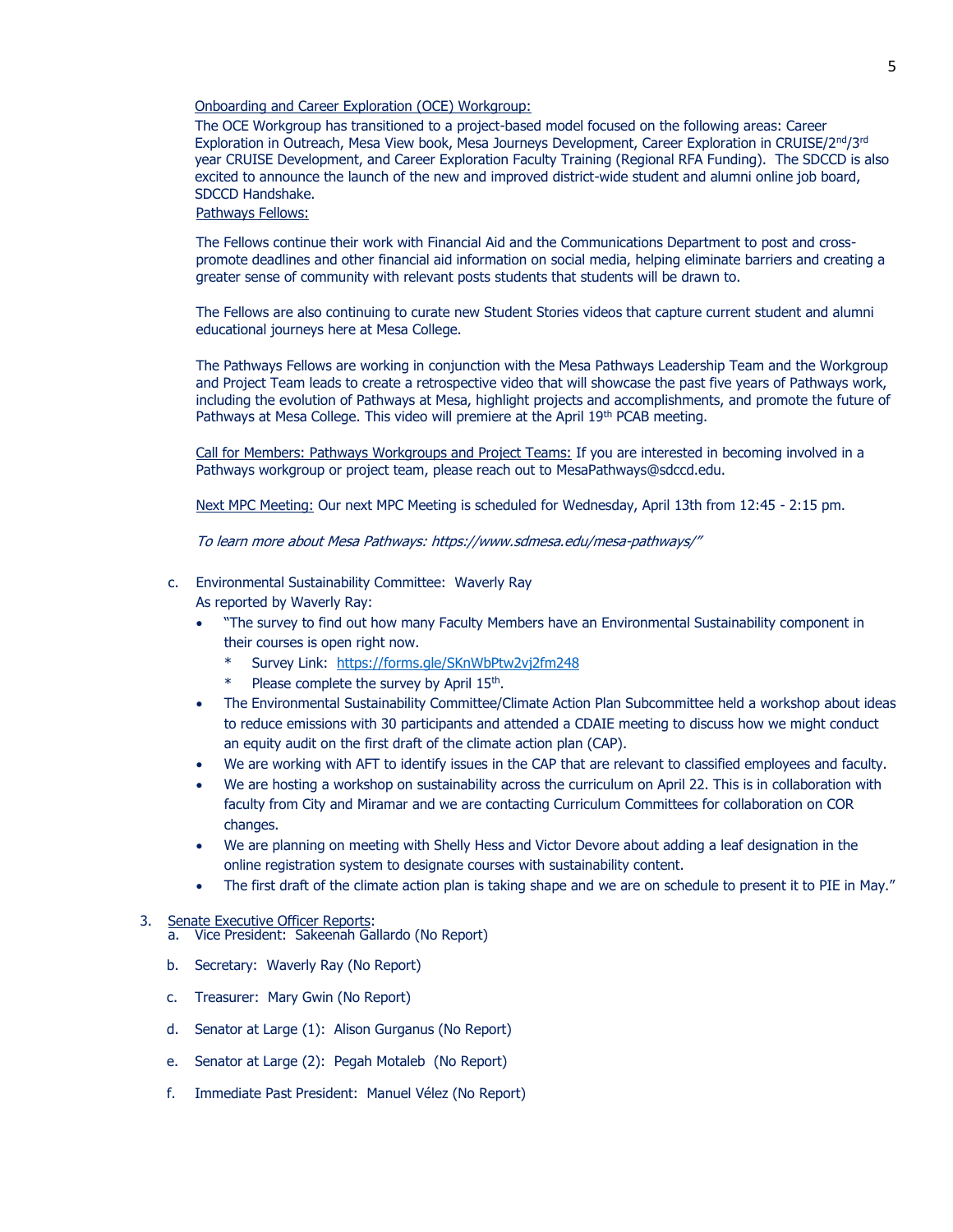- g. President: John Crocitti
	- Spring 2022 Academic Senate for CA Community Colleges (ASCCC) Plenary Session: [LINK](https://asccc.org/events/april-7-2022-900am/2022-spring-plenary-session-hybrid-event)
		- Academic Senate President John Crocitti, Immediate Past President Manuel Vélez and Black Studies Department Chair Thekima Mayasa attended the event.
		- Resolutions: The votes took place on Saturday.
		- \* The ASCCC passed a resolution to aggregate Asian American Pacific Islander (AAPI) Student data to help with equity targeting since AAPI Students are not a homogenous group.
		- There was a lot of debate regarding AB 1705. [\(AB 1705\)](https://www.billtrack50.com/billdetail/1439242)
		- \* The ASCCC is asking the State Legislature to amend AB1705.

"Resolved, that the Academic Senate for California Community Colleges seek the following language amendments to AB 1705 (Irwin, 2022) in order to protect the mission and serve the Students of the California community colleges:

Placement and enrollment of Students in a transfer-level English or Mathematics course should not prevent Students from enrolling in a pre-transfer level English or Mathematics course when a Student determines a course fulfills their academic needs based on the desire to:

- 1) Complete a certificate or Career Technical Education program.
- 2) Make up for learning loss from the COVID-19 global pandemic or break in education.
- 3) Build skills or re-skill.
- 4) Fulfill a lifelong learning priority in written communication and quantitative reasoning courses."
- The resolution to create a Handbook on the Cross Disciplinary List of Courses passed.
- \* The resolution to allow courses outside of English and Math to meet English and Math requirements failed 52% to 48%. (It would dilute or find a way to get around GE requirements.)
- \* Changes to the Disciplines List: Asian American Pacific Islanders Studies, Native American Studies and Nanotechnology were added to the Disciplines List.
- \* Resolution on Integrity of Online Learning: It calls for some form of a monitoring system and was approved after one resolve was taken out of the final resolution.
- \* Manuel Vélez reported there was a resolution on Core Competencies. (There was a vote to split the resolves and the resolution was referred back to the Exec Committee. The resolution does not talk about Core Competencies for Ethnic Studies. The conversation will happen.)
- Manuel Vélez reported there was also a resolution to remove Women's Studies courses from the Associate Degrees for Transfer (ADT) course lists and create an Associate Degree for Transfer (ADT) for Women's Studies.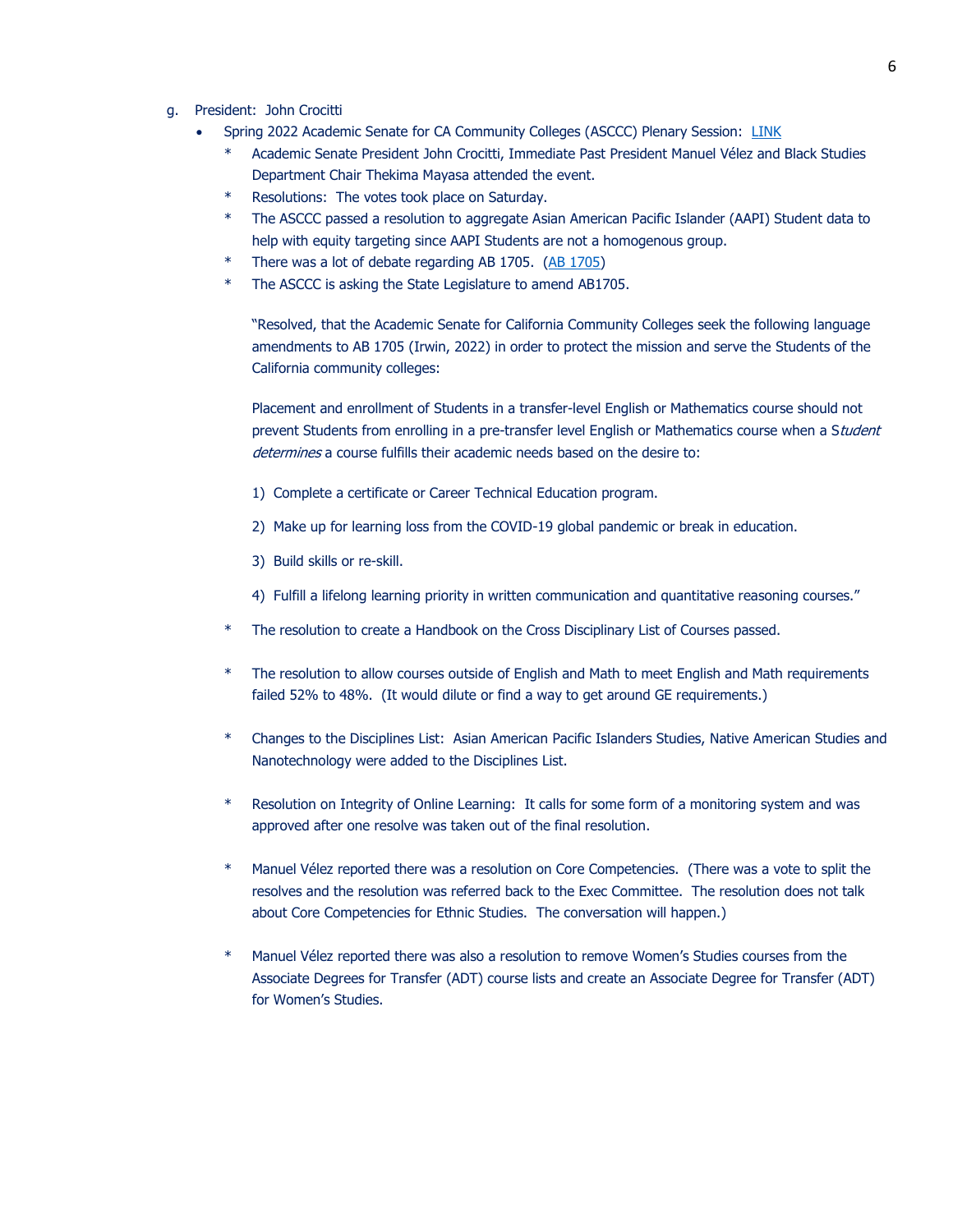## **VIII. New Business**:

- **A. Resolution 2022.4.1: Update Constitution - Hold Curriculum Review Committee Faculty Co-Chair Elections in Even Numbered Years: Hoffman (1st Reading)** 
	- 1. The current Academic Senate Constitution states that the elections for the Faculty Co-Chair of the Curriculum Review Committee (CRC) takes place in odd numbered years.
	- 2. The Mesa College CRC has been holding their Faculty Co-Chair elections in even numbered years.

Motion to move the item to the April  $25<sup>th</sup>$  meeting for discussion and potential vote:

**B. M/S** Gustin/Hoffman **35 Approve**

Primoza (Proxy to Abbiate) **1 Abstain Wait** (Proxy to Allen-Hydo)

## **B.** AP 4025.2 (Philosophy and Criteria for Baccalaureate Degrees) Update: Hoffman (1st Reading)

1. New Administrative Procedure:

a. This new procedure formalizes the process for developing and approving baccalaureate degrees. Motion to move the item to the April 25<sup>th</sup> meeting for discussion and potential vote:

Primoza (Proxy to Abbiate) **1 Abstain Wait** (Proxy to Allen-Hydo)

## **C. Reconsideration of the State of Emergency Circumstances (AB361)**: Crocitti

- 1. Governor Newsom did not lift the State of Emergency on March 31st.
- 2. Approval allows the Mesa College Academic Senate to continue to hold Zoom meetings without being Brown Act compliant.

Motion to move the item to the April 25<sup>th</sup> meeting for discussion and potential vote:

**D. M/S** Hoffman/Braun **38 Approve**

Primoza (Proxy to Abbiate) **1 Abstain Wait** (Proxy to Allen-Hydo)

### **IX. OLD BUSINESS**:

- **A. Resolution 2022**.**3.1 – The Mesa College Library Advisory Committee**: Gurganus (Second Reading)
	- 1. We want to resurrect the committee in order to communicate information to the Mesa College community.
	- 2. We want to hear from the Mesa College Community at Large about the support you need.
	- 3. We want to inform the Mesa College Community at Large about the services that are available.

Motion to approve with corrections to the resolution from Roger "Rusty" Nichols:

**M/S** Duckles/Gurganus **39 Approve**

Primoza (Proxy to Abbiate) **1 Abstain Wait** (Proxy to Allen-Hydo)